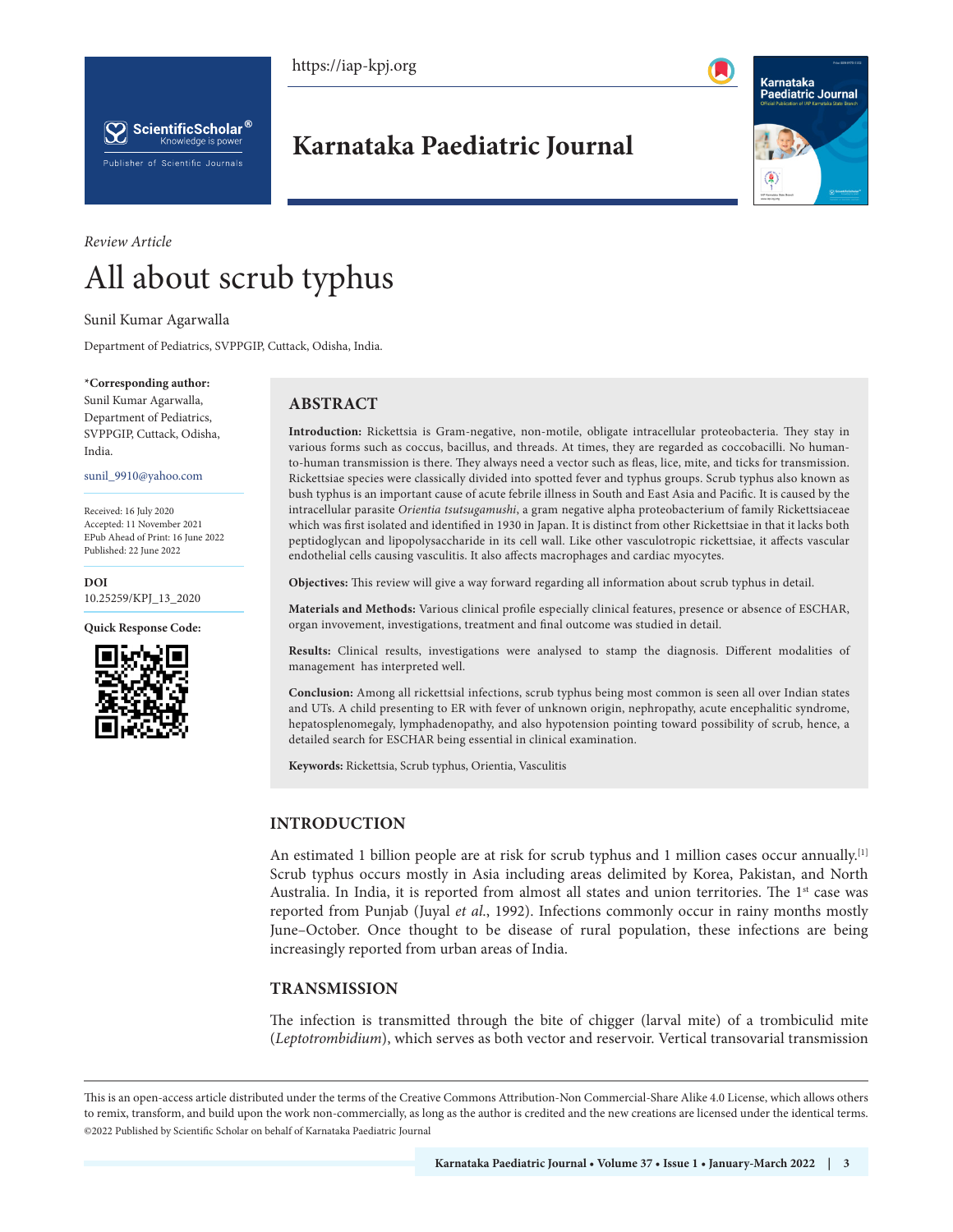(passage of the organism from infected mites to their progeny) is the major mechanism. Because only the larval stage takes blood meals, a role for horizontal transmission from infected rodent hosts to uninfected mites has not been proved.

#### **PATHOGENESIS**

From the regional node rickettsia, they find their way to different organs through blood stream. Like malaria parasite entering RBC, these coccobacilli enter endothelial cells. The main pathologic change is focal or disseminated vasculitis caused by the destruction of endothelial cells and the perivascular infiltration of leukocytes.[2] The process may be stimulated by widespread infection of vascular endothelial cells, which corresponds to the distribution of disseminated vasculitic and perivascular inflammatory lesions. They have special affliction for small and medium vessel wall causing diffuse endothelial infection (infective vasculitis). This, in turn, causes microvascular leakage and vascular lumen obstruction causing edema, hypotension, and hypoalbuminemia. There is immune-mediated inflammation leading to non-occlusive thrombosis, tissue infarction, and hemorrhage ensuing end-organ damage most often manifested in brain and lungs.

#### **MATERIALS AND METHODS**

Varied clinical presentations indicating specific investigations will point towards final diagnosis.

# **CLINICAL FEATURES**

IP ranges from 1 to 2 weeks. Scrub typhus can be mild or severe in children and can affect almost every organ system. Clinicians should be aware of four systemic presentations:

- 1. Central nervous system (CNS)
- 2. Respiratory
- 3. Renal
- 4. Gastric intestinal tract (GIT).

Diagnosis is mainly based on strong clinical suspicion in a background of undifferentiated fever/fever without focus for more than 5 days, high grade, abrupt onset associated with headache, myalgia, arthralgia not responding to conventional antibiotics, and a presence of eschar. Hepatosplenomegaly, regional and generalized lymphadenopathy, and edema (periorbital edema, pedal edema, and anasarca) have also been reported. It can even mimic sepsis of unclear etiology or dengue-like disease picture.

GI symptoms such as abdominal pain, nausea, vomiting, diarrhea, hepatitis, surgical abdomen, and acute gastroenteritis occur in 40% of patients. Even acute renal failure can be a presenting feature of rickettsial disease. It

can cause fever with cough and pulmonary infiltrates or community acquired pneumonia and even non-cardiogenic pulmonary edema. Aseptic meningitis, meningoencephalitis, and acute encephalitic syndrome (AES) are potential fatal complications of scrub. High index of suspicion is required to diagnose scrub meningoencephalitis in a child presenting with fever, headache, and altered sensorium with or without convulsion. Neurological manifestation is either due to systemic (CNS) vasculitis or direct invasion by the organism.

ESCHAR is typical for SCRUB TYPHUS and is seen in 7–68% of cases. It is a crusty necrotic lesion with or without surrounding erythematous halo. It is usually single, painless, non-pruritic and about 1 cm in diameter resembling the skin burn of cigarette and caused by necrosis of dermal and epidermal tissues with superficial crust densely infiltrated with lymphocytes, histiocytes, damaged capillaries, and venules. One should search for eschar in the area of draining lymphadenopathy as painful regional lymphadenopathy is a marker of hidden or developing eschar. Eschar is considered as pathognomonic of rickettsial diseases, though it can be seen in anthrax, bacterial ecthyma, spider bite, and rat bite fever [Figures 1 and 2].

#### **LABORATORY RESULTS**

Laboratory investigations reveal normal to low total leukocyte count, thrombocytopenia, raised ESR and CRP, hyponatremia, hypoalbuminemia, and elevated hepatic transaminases serum glutamic pyruvic transaminase {SGPT>SGOT) serum glutamic-oxaloacetic transaminase. Cerebrospinal fluid (CSF) examination reveals mild mononuclear pleocytosis with normal glucose levels. Chest radiography reveals transient perihilar peribronchial interstitial infiltrates. Rash in scrub typhus is maculopapular, uncommon than spotted fever group seen in 30–43% of cases.

Although rickettsiae can be isolated from or detected in clinical specimens, serological tests still remain an indispensable tool in the diagnosis.[3] Diagnosis is confirmed by rickettsial DNA detected in whole blood or tissue samples, or 4-fold rise in antibody titers on acute and convalescent sera by immunofluorescence assay (IFA) or immunoperoxidase assay. IFA is the gold standard test but has disadvantages of being expensive, not easily available and requiring expertise sophisticated instruments. Orientia serological tests such as indirect fluorescent antibody are >90% sensitive with 11 days or more fever. Rickettsia can be cultivated using tissue culture methods. In India, where PCR and IFA are not easily available, properly performed paired serological like IgM ELISA has high positive predictive value.

Weil-Felix (heterophile agglutination) has lower sensitivity but better specificity, inexpensive, easily available, not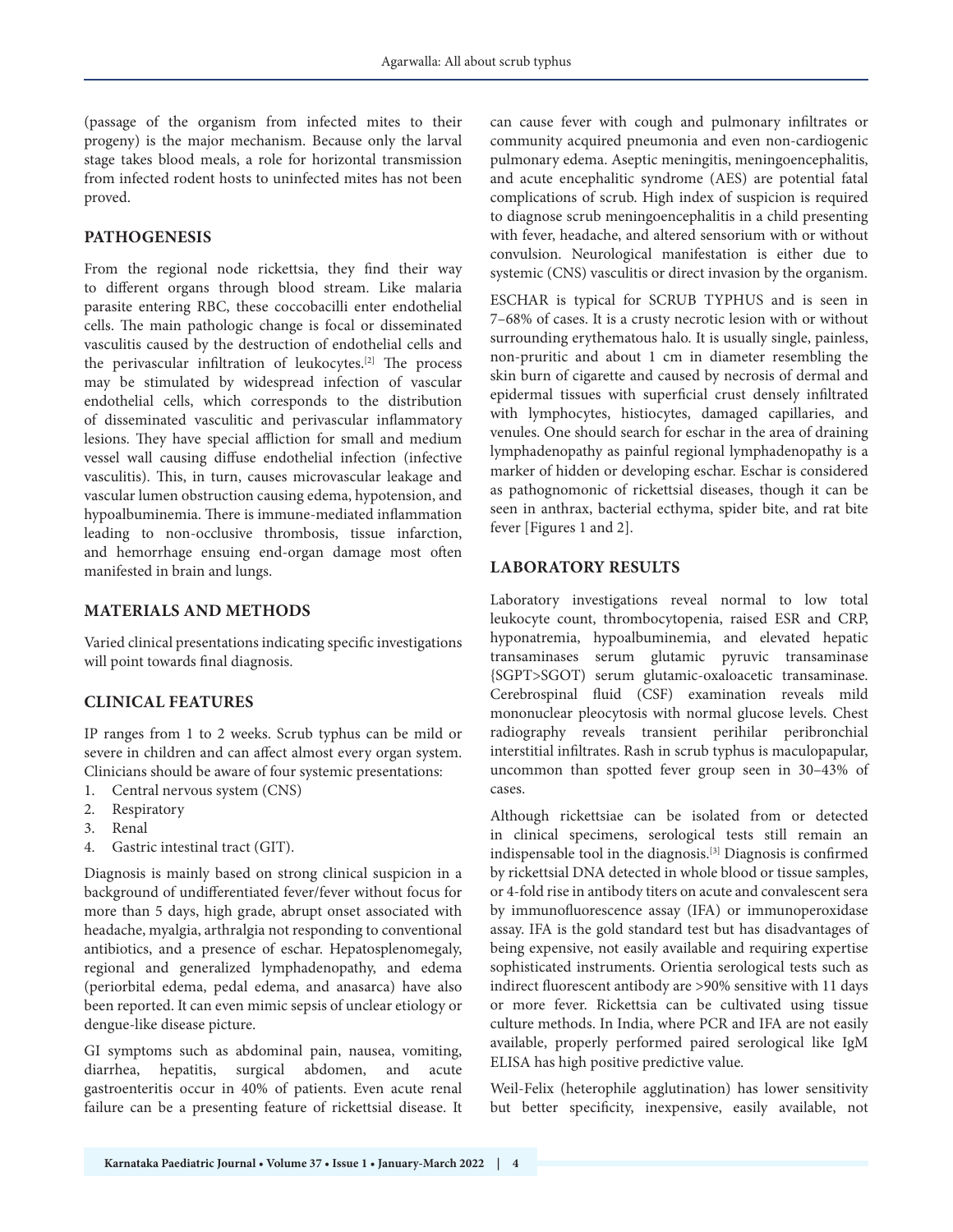requiring expertise instruments. It gives a positive result with OXK titer of 1:80 or more in scrub typhus.

# **RISK FACTORS**

People having animal sheds in proximity of homes or exposure to rodents, living in or travel to areas endemic for rickettsial diseases, overcrowding and poor personal hygiene, war, famines all predisposes to these infections.

# **DIFFERENTIAL DIAGNOSIS**

D/D includes fever of unknown origin, typhoid fever, dengue hemorrhagic fever, other rickettsioses, tularemia, anthrax, dengue, leptospirosis, malaria, infectious mononucleosis, meningococcemia, adverse drug reactions, and vasculitis such as Kawasaki disease, COVID vasculitis, MISC during COVID pandemic, and thrombotic thrombocytopenic purpura.

# **TREATMENT**

Suspected cases are treated empirically for management protocol see Figure 3. Careful hemodynamic management should be done to avoid pulmonary and cerebral edema.

The drug of choice is doxycycline (4.4 mg/kg/day divided every 12 h PO or IV (max200 mg/day). Intravenous doxycycline (monotherapy) is sufficient to treat children with meningoencephalitis (total duration 7 days). It is broadspectrum antibiotic of tetracycline class. It inhibits bacterial protein synthesis by binding to 30s ribosomal subunit. It has bacteriostatic activity against a broad range of Gram – ve and Gram +ve bacteria. Oral/intravenous is safe during breastfeeding. Therapy should be continued for a minimum 5 days and until the patient is afebrile for at least 3 days.

Side effects are diarrhea, nausea, vomiting, increased risk of sunburn, and use during the first trimester causes permanent discoloration of teeth.

Alternative regimens include tetracycline (25–50 mg/kg/day divided every 6 h PO: Maximum 2 g/day) or chloramphenicol (50–100 mg/kg/day divided every 6 h IV max 4 g/day). It is preserved for pregnant women and for patients with doxycycline allergy.

Macrolides such as clarithromycin (15–30 mg/kg/day per oral divided every 12 h, max 1 g/day) or azithromycin (10 mg/kg PO on day 1, then 5 mg/kg PO; maximum: 500 mg/day), fluoroquinolones, and rifampicin (especially used for pregnant women) are other effective regimens. Sulfonamides are contraindicated.

As per Mathai *et al*., 17 patients treated with doxycycline recovered in 1–3 days, as well as two patients who received chloramphenicol. In five patients who received ciprofloxacin,



**Figure 1:** An eschar in R inguinal region.



**Figure 2:** An eschar inside R pinna.

fever subsided only after 5 days. Finally, 3 patients (10.7%) died, including one patient treated with doxycycline.<sup>[4]</sup>

# **COMPLICATION**

Serious complications include pneumonia in 20–35% and meningoencephalitis in approximately 10–25% of children. Acute renal failure, myocarditis, and a septic shock-like syndrome occur much less often. Gangrene, acute respiratory distress syndrome, gastrointestinal bleed, neurological sequelae, hemophagocytic lymphohistiocytosis, purpura fulminans, myocarditis, and disseminated intravascular coagulation (DIC) can also occur. The infection carries a high of mortality (death rate up to 30%) if timely interventions not done.

Few cases of complicated scrub also revealed positive anti-COVID antibody. As of now in India, COVID vaccination has not started U18, it implied either COVID being as coinfection or mere a coincidental finding suggestive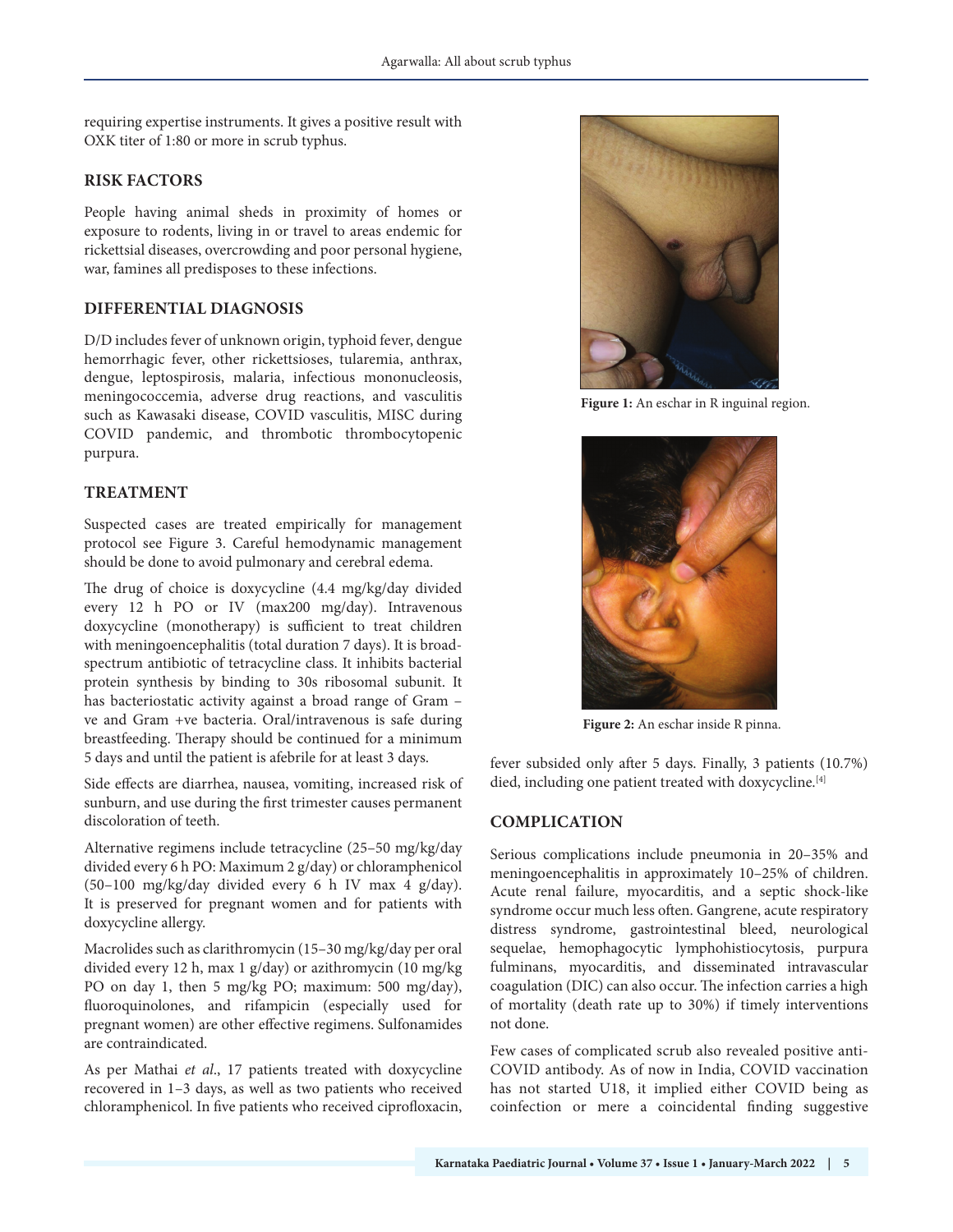

**Figure 3:** Management algorithm for rickettsial infections. ELISA: Enzyme-linked immunosorbent assay, IPA: Immunoperoxidase assay, IFA: Immunofluorescent assay, PCR: Polymerase chain reaction.

of past infection. Few cases admitted as multisystem inflammatory syndrome in children (MISC) and treated in line with intravenous immunoglobulin/intravenous (IVIG/ IV) methylpred shown remarkable improvement after doxycycline as per coexistent scrub diagnosis. However, COVID and MISC in children being new entity more study and research needed to understand scrub versus MISC.

As per Thap *et al*., scrub typhus with septic shock patients results in organ failure: Respiratory failure and DIC was predominant followed by renal and hepatic involvement. Laboratory findings revealed that almost all of the patients had a mild leukocytosis, reduced hematocrit, and thrombocytopenia; SGOT, alkaline phosphatase (ALP), direct bilirubin, total bilirubin, blood urea nitrogen (BUN), and creatinine (CR) were elevated; hypoalbuminemia was noted.[5]

# **POOR PROGNOSTIC FACTORS**

G6PD deficiency, alcoholic liver disease, younger age, shorter incubation period, absence of rash, diabetes mellitus, delayed institution of anti-rickettsial drugs, and early multisystemic organ dysfunction.

# **PREVENTION**

Vector control, avoiding over-crowding, clean protective clothing, proper hygiene practices, permethrin based (on cloth) and 20–50% DEET(N-diethy-m-toluamide)-based (on skin) insect repellants to be used, prevention of vector bite, and prompt removal of mites.

# **CONCLUSION**

Due to low index of suspicion, non-specific clinical features in early course of disease and absence of easily available sensitive and specific diagnostic tests, these infections are difficult to diagnose. Strong clinical suspicion in a background of high fever, edema, and hepatosplenomegaly not responding to conventional antibiotics must be kept in mind. ESCHAR search, especially in flexural and intertriginous areas, should be included in routine examination of every patient with continued fever. Scrub meningoencephalitis is an upcoming differential diagnosis of acute encephalitis syndrome (AES). Cure rates are very high if treatment started on time. The clinical manifestations range from subclinical disease to organ failure and soon become fatal. Deaths are attributable to late presentation, delayed diagnosis, and drug resistance. Doxycycline is the gold standard drug and should be used judiciously. No vaccine is available due to marked genetic heterogeneity of strains.

# **FUTURE PROSPECTS**

Research and development to focus on following issues: Vaccine development and rapid diagnostic card test for antigen and antibody.